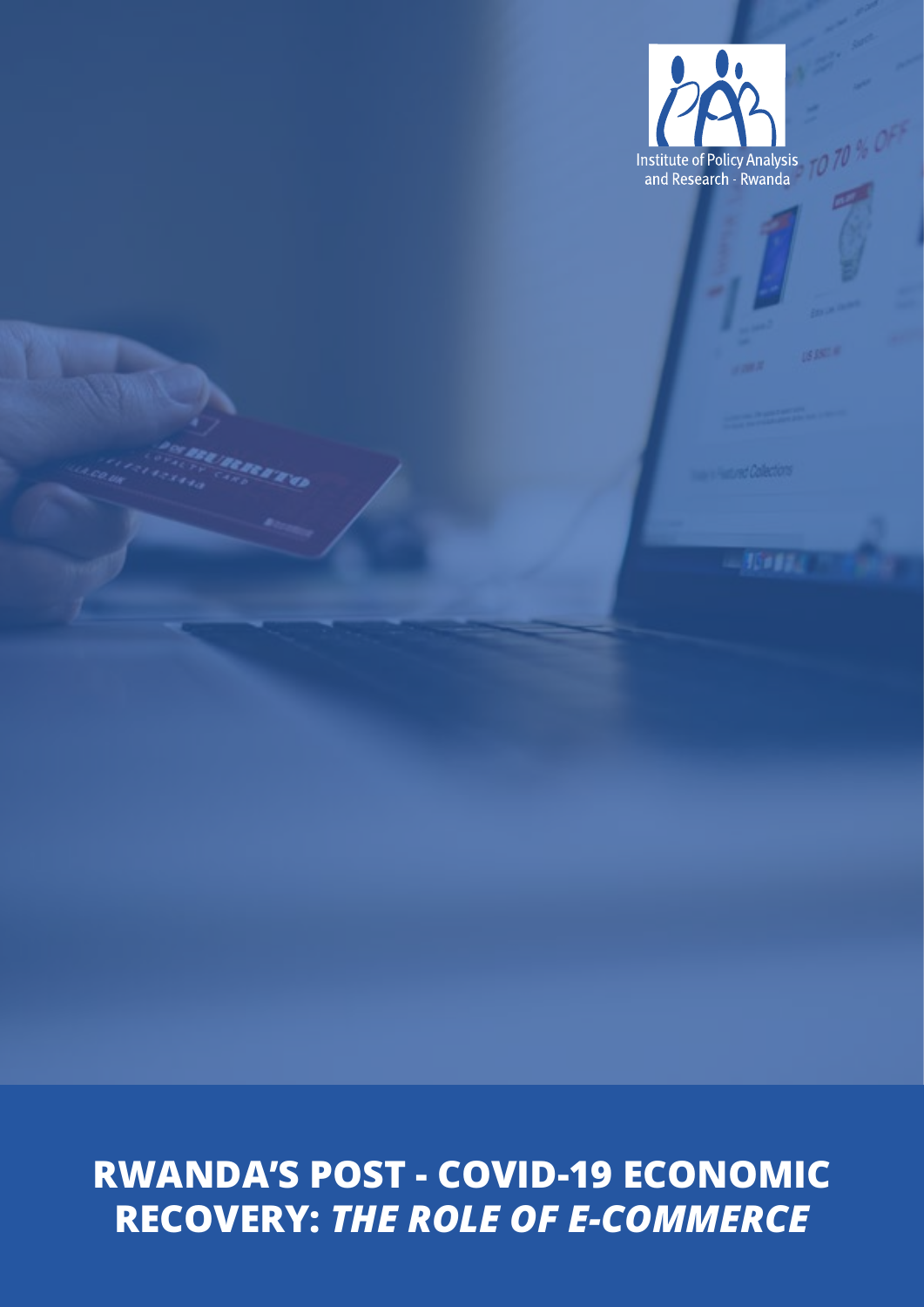#### **Summary**

In common with other sub-Saharan African countries, the Rwandan economy has been hit hard by the COVID-19 Pandemic. The Government of Rwanda is rightly focusing on ensuring a rapid economic recovery. One policy area of focus, to help ensure rapid economic recovery, is expanding e-commerce – the use of online platforms to sell and buy products and services. This paper provides options for building on the existing Government of Rwanda policy on e-commerce and maximise its contribution to future economic growth.

### **The economic recovery challenge and e-Commerce opportunity**

The scale of the post COVID-19 economic recovery challenge is large. GDP fell by 3.6% in the third quarter of 2020 following a fall of 12.4% in the second quarter (BNR, 2020). The World Bank estimate that GDP dropped by 0.2% across 2020 (World Bank, 2021). The Government of Rwanda (GoR) has responded decisively and substantially to the economic impacts of COVID-19.

An area which has received considerable attention is the potential for growth of e-Commerce. It is estimated that across sub-Saharan Africa, the potential size of the e-Commerce market will grow to 180 billion USD by 2025 and over 700 billion USD by 2050 – with a considerable increase from the 2020 figure of 115 billion USD (Google and World Bank, 2020). In Rwanda, the estimated growth is from 0.52 billion USD in 2020 to 0.97 billion USD in 2025.

Rwanda is well placed to exploit e-Commerce. Strong internet connectivity across the country, continued expansion of e-Government services, and priority attention from GoR, all support fast expansion. The COVID-19 pandemic has further increased the potential for e-Commerce, as both domestic and international purchases were increasingly made online (UNCTAD, 2021). Domestic e-Commerce has been particularly supported by the National Bank of Rwanda's (BNR) reductions in transaction fees (Carboni, 2021).

### **Five Key Policy Recommendations**

#### **Policy option 1 – Review transaction fees, potentially removing fees on small transactions or smoothing the transitions between fee amounts**

Transaction fees have a role to play in e-Commerce – firms need to be rewarded in order to provide their service. However, they also act as a deterrent to transactions taking place. Therefore, it may be helpful for a **review of transaction fees to take place.**

One option for stimulating economic activity could be to exempt transactions on some small transactions. For example, on Person to Person (P2P) Mobile Money (MoMo) transactions, M-PESA in Kenya do not charge transactions that are under 100 KSH (around 940 Rwf). Equally, service providers in Rwanda like MTN and Airtel have charged zero fees on P2P transactions for short periods or as promotions to encourage customers, particularly during the first lockdown in early 2020. Given that there are many potential options for alternative fee schedules, trials could be conducted to identify the lowest transaction fees that could be profitably sustained by service providers.

#### **Policy option 2 – Increase access to and use of smartphones**

The barriers to greater smartphone use are complex. To ensure the increased use of smartphones, a package of measures could be used that increase access to smartphones, improve digital literacy, and allow more activities to be done digitally.

One option of increasing **access to smart phones** is to conduct another Connect Rwanda campaign. This would increase digital literacy as people become more familiar with the devices and could be linked to the National e-Commerce in Agriculture Value Chains Strategy 2021 – 2026.

The paper also strongly supports GoR's efforts to **increase a range of public services that are available through Irembo,** and therefore through smart phones. This will further increase trust in digital services. Over time this would likely increase the use of e-Commerce as people become more comfortable using digital services to demand and pay for different services, as well as having more developed digital skills. It would also increase smartphone purchases as people require smartphones to access public services.

#### **Policy option 3 – Reduce the cost of internet and improving geographical coverage by improving the structure of the provider market**

The current 4G network is adequate for smartphones and e-Commerce. However, costs are high, with internet users in Rwanda spending an average of 7.1% of income on mobile data (ITU, 2019). Since Rwanda already possesses some of the least expensive data options for mobile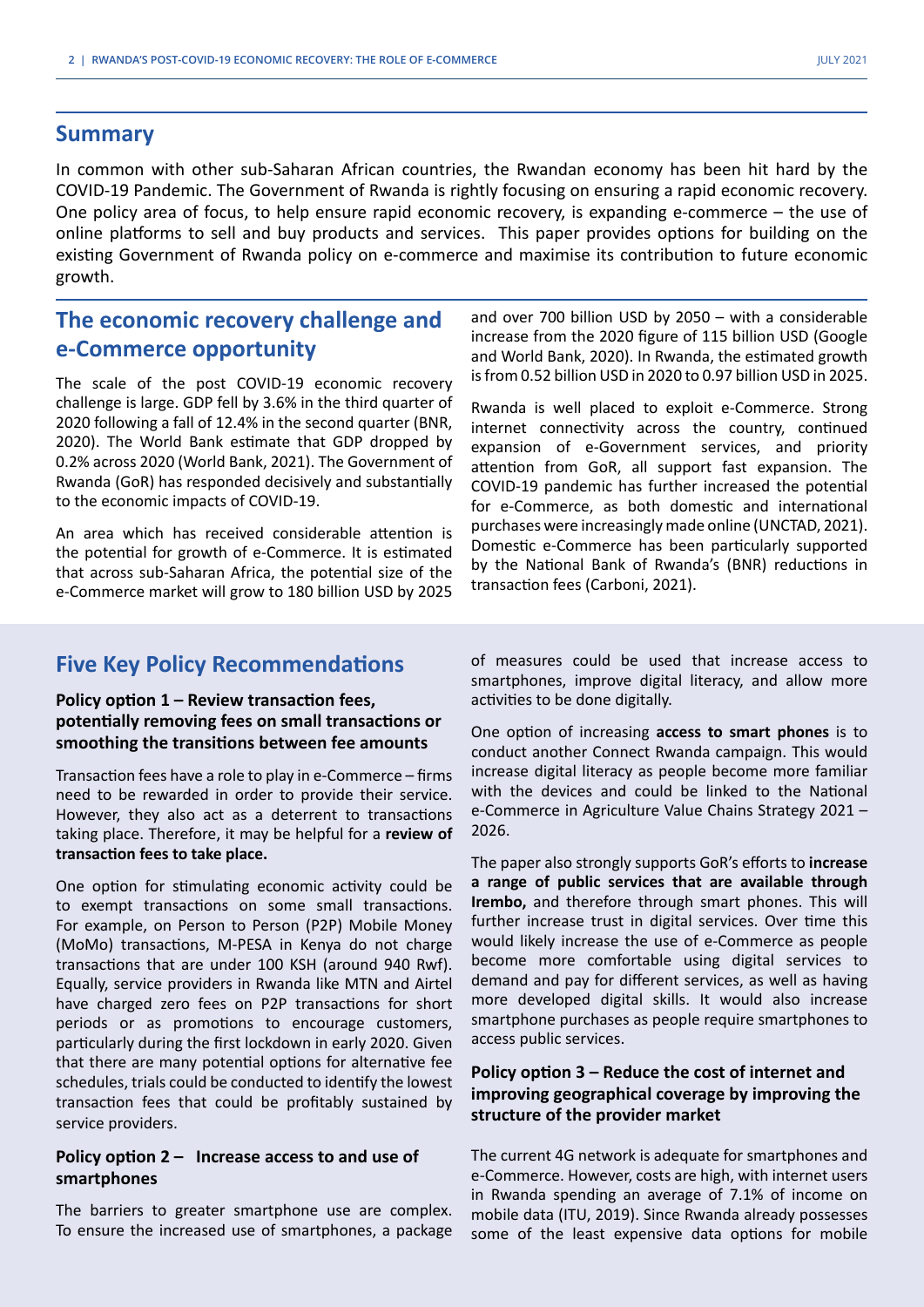internet, lowering the cost for all would prove difficult but connecting the least connected villages or populations may be beneficial.

GoR could co-develop with Internet Service Providers a plan for even less expensive plans for rural communities. A targeted 'rural internet' is mutually beneficial for the company as the least connected individuals enter the market and increase revenue even if the profit margins were negligible.

#### **Policy option 4 – Expand exports through e-Commerce: reduced friction**

There is a case for additional seller protection to increase international financial transactions. At present, SME exporters using e-Commerce platforms selling directly to international consumers are not fully protected. For example, one risk for exporters is that their buyers can make fraudulent claims or attempt to cancel a purchase with their credit card company  $-$  a process known as chargeback. This fraudulent action may deter some sellers from entering the international market. In some countries like Botswana, Kenya, Mozambique, and South Africa, companies offer seller protection. **GoR could seek to acquire improved 'Seller Protections' for Rwandan transactions.** Acquiring these protections would connect Rwandan SMEs and the international community by an already established safe transaction method.

There is a case for **expansion of the use of RwandAir to offer subsidised airfreight space for new and small Rwandan exporters.** This is because transport costs are a substantial barrier for Rwandan exporters and the COVID-19 pandemic has significantly reduced demand for passenger air travel. Increased use of RwandAir could also take advantage of the African Continental Free Trade Area (AfCFTA).

An **agreement with an international courier for discounted rates to a selected city** could also increase e-Commerce by driving up exports. For example, GoR could agree to a deal to access consumers from a specific country who desire a unique Rwandan good. This could support SMEs in particular to enter the e-Commerce market.

#### **Policy option 5 – Expand exports through e-Commerce: targeted support for new SME exporters**

There is a case for expanded focus on supporting new exporters to use e-Commerce. Rwanda has well established policies to do this. For example, in the case of agricultural exports, the National Agricultural Export Development Board (NEAB) provides packages of support for new or early stage exporting businesses in priority sectors.

Within these priority sectors, the existing approach rightly emphasises the provision of a package of support for firms, which will help overcome the range of potential barriers to expanding exports. There is also a case for increased focus on e-commerce to help connect exporters to international markets – creating market linkages – and an opportunity to engage new and small exporters who may not be able to trade at volume to wholesalers.

Further research and analysis in this area could be useful. This might include:

- a) A post-Covid market assessment to explore the pattern of **new business start-ups with the potential or ambition to access export markets.**
- b) An **e-commerce Recovery Challenge Fund targeted at SMEs in priority sectors**. This could be based on the market assessment and comprehensively bring together the strong existing policies on promoting exports with the GoR's focus on e-commerce for maximum effect.

### **Policy dialogue to take proposal forward**

This paper confirms that the Government has strong policies on e-Commerce. It also suggests some areas where there is some potential to further increase the use of e-Commerce. IPAR is suggesting these options as the basis for discussion with policy makers and, where necessary, amongst other key stakeholders. We look forward to further discussions with policy makers.

For more details on the policy recommendations and evidence used to formulate them, please see the full policy report. The report is based on both an underlying technical research paper produced by IPAR-Rwanda that can be provided on request, as well as feedback from officials.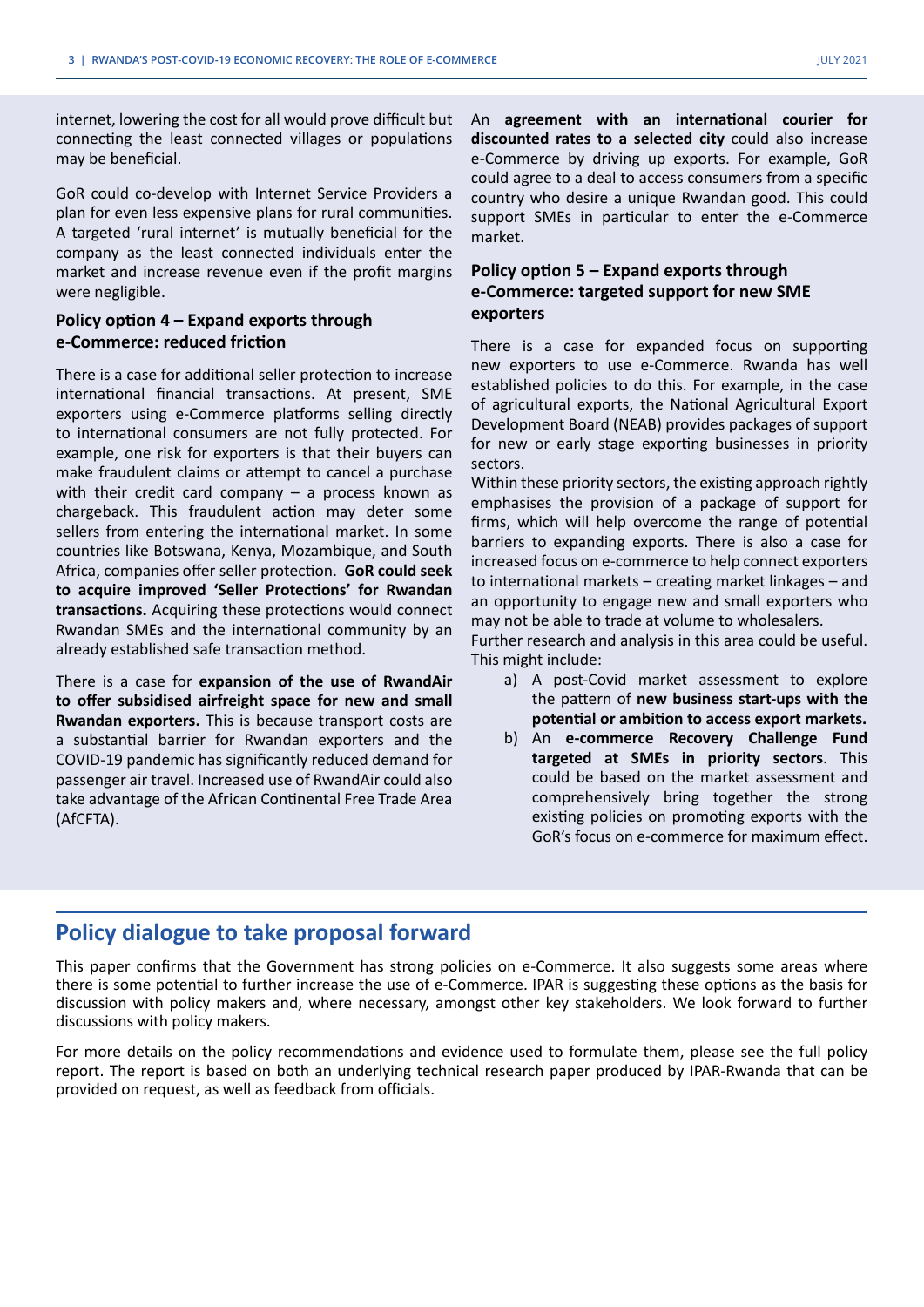# **SETTING THE SCENE**<br>**The Economic Impact of Covid and the Potential of e-Commerce**

In common with other sub-Saharan African countries, the Rwandan economy has been hit hard by the Covid-19 Pandemic. GDP fell by 3.6% in the third quarter of 2020 following a fall of 12.4% in the second quarter. The World Bank estimate that GDP dropped by 0.2% across 2020. The labour market has also been affected, with unemployment increasing from 13% to 22% between February and May 2020 (World Bank, 2021). Richard Tushabe, the state minister in charge of the National Treasury, recently told parliament that growth of 5.1% is expected this year before accelerating to 7.0% in 2022 and then an average of 7.8% in 2023-24, driven by robust activity in agriculture, industry, mining and construction.

The Government of Rwanda (GoR) has responded decisively and substantially to the economic impacts of Covid-19. The Economic Recovery Plan has been estimated to total 900 million USD over 2020/21 and 2021/22. This has included flagship measures to protect important parts of the Rwandan economy, such as the MICE sector. However, the pace of future economic recovery in Rwanda remains uncertain. Even a rapid global economic recovery may not feed through to Rwanda quickly – for example, because some key economic sectors are dependent on travel, or because of lasting potential reductions in productivity.

That is why it is right that the GoR is taking action across a range of policy areas which will support the economic recovery. One area which has received considerable attention is the potential for e-commerce.

The potential for growth of e-commerce has been widely noted. One estimate suggests that across sub-Saharan Africa, the potential size of the e-commerce market will grow to 180 billion USD by 2025 and over 700 billion USD by 2050 – this compares with the 2020 figure of 115 billion USD (Google and World Bank, 2020). In the case of Rwanda, the estimated growth was from 0.52 billion USD in 2020 to 0.97 billion USD in 2025.

The Covid-19 pandemic has increased the potential for e-commerce further. The pandemic has changed purchasing behaviour both in developed countries and domestically within Rwanda. Internationally, there has been a large shift towards online commerce (UNCTAD, 2021). And in Rwanda, consumers particularly in urban areas have looked for new ways to buy goods and services, especially following the National Bank of Rwanda's (BNR) reductions in transaction fees (Carboni, 2021). It has also led to innovation on the "supply side", with new platforms being developed and increased investment in e-commerce. For example, MTN Rwanda have recently created a subsidiary business that will focus primarily on mobile money services.

Now is a highly opportune time for policy makers to focus on e-commerce, to take advantage of the shifts in behaviour that has resulted from Covid-19. In the case of Rwanda, this means building from a strong existing set of policies to maximise the potential for expanding economic activity through e-commerce as part of the economic recovery post Covid-19.

### **Box 1: What is e-commerce?**

An overall definition of e-commerce is that it covers all electronic processes by which individuals or organizations' make a transaction, such as buy, sell, transfer, or exchange products, services and/or information (Alyoubi, 2015, p. 479). Under this overall definition e-commerce transactions are categorized into nine options:

|                | Person (P)       | <b>Business (B)</b> | <b>Government (G)</b> |
|----------------|------------------|---------------------|-----------------------|
| Person (P)     | P <sub>2</sub> P | P <sub>2</sub> B    | P <sub>2</sub> G      |
| Business (B)   | B <sub>2</sub> P | B <sub>2</sub> B    | B2G                   |
| Government (G) | G <sub>2</sub> P | G <sub>2</sub> B    | G2G                   |

The most common and important model is B2P: this model serves the same function as a traditional store or market, on online.

B2B is also important. The online wholesaler Alibaba is an example of an e-commerce company with a large B2B platform. With this model, businesses can purchase larger quantities of items through domestic or international channels at the most competitive prices.

For Rwanda, G2P is important too. Through Irembo many government interactions happen electronically. Going forward this can be an important way to increase the use of, and familiarity with, e-commerce.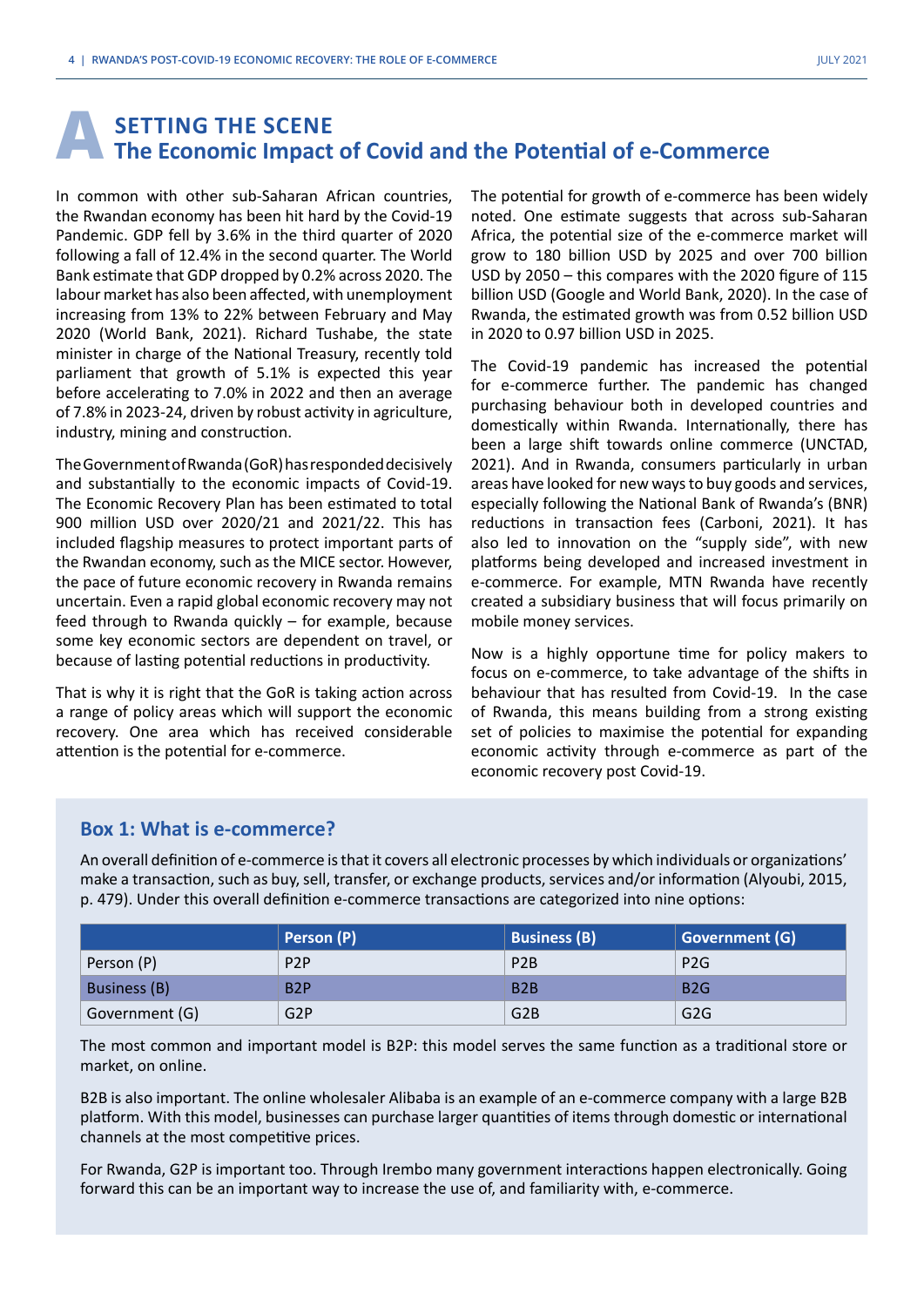# **RWANDA'S STARTING POINT B Existing Policy and Government Vision**

The last 10 years has seen rapid growth in the use of ICT devices, internet penetration, and mobile banking services in Rwanda (see Table 1). The GoR has emphasized the goal of transitioning to electronic transactions and mobile money. The National Strategy of Transformation and Vision 2050 highlight the need for "cashless innovationfriendly financial services" (MINECOFIN, 2020). The Rwanda National Payment Strategy 2018-2024 sets out detailed steps for how to transition towards a cashless economy and the GoR has already pioneered expansion of electronic government services through Irembo.

Rwanda is well placed to exploit e-commerce. Strong internet connectivity across the country, continued expansion of eGovernment services and mobile payments during the pandemic, and priority attention from GoR mentioned above all support fast expansion of e-commerce. The National E-Commerce in Agriculture Value Chains Strategy (2021-2026) also demonstrates how greater online activity will be encouraged in the Agricultural sector, building on top of the National Agriculture Policy's commitment to esoko and esoko+.

On top of a strong commitment from GoR to drive up use of e-commerce, uptake from the private sector will be key to widespread use of e-commerce that drives economic growth. Private businesses have demonstrated their willingness to drive innovations in e-commerce. For example Mobile Money Rwanda Ltd, the MTN subsidiary mentioned above, will increase competition with banks and likely reduce the cost of mobile money services to customers. Table 1 below shows an overall trend of key ICT indicators and the level of commitment for both public and private sector.

| Table 1: Trends for key ICT indicators, 2012-2018 |  |  |  |
|---------------------------------------------------|--|--|--|
|---------------------------------------------------|--|--|--|

| <b>Indicators</b>                          | 2012                     | 2016                     | 2018       |
|--------------------------------------------|--------------------------|--------------------------|------------|
| Internet penetration                       | 8.4%                     | 45.5%                    | 52.0%      |
| Mobile-cellular phone subscriptions        | 40.1%                    | 79.2%                    | 82.1%      |
| Mobile money agents                        | $\overline{\phantom{0}}$ | 55,829                   | 107,858    |
| Mobile Payment subscribers                 | 1,440,541                | 9,753,694                | 11,067,077 |
| 4G penetration rate                        | $\overline{\phantom{a}}$ | $\overline{\phantom{a}}$ | 96.6%      |
| 3-3.5G penetration rate                    |                          | $\overline{\phantom{0}}$ | 93.4%      |
| Number of debit cards                      | 389,269                  | 746,458                  | 883,755    |
| SMS transactions via Esoko                 | 9,893                    | 11,820                   | 12,320     |
| Number of Web-based transactions via Esoko | 3,652                    | 5,439                    | 5,939      |

Source: MINICT, 2018

According to Vision 2050, the GoR is at the forefront of the SMART Cities and Communities project that entails establishing cities and communities that "Integrate shared ICT infrastructure and services." This implies a culture of innovation and leveraging ICT has to be embraced by Rwanda's institutions to enhance service delivery to both

rural and urban communities. Even though Vision 2050 is silent about e-commerce, it sets a stage for developing a conducive environment for e-commerce, digital literacy programs, and designing a National policy framework for e-commerce.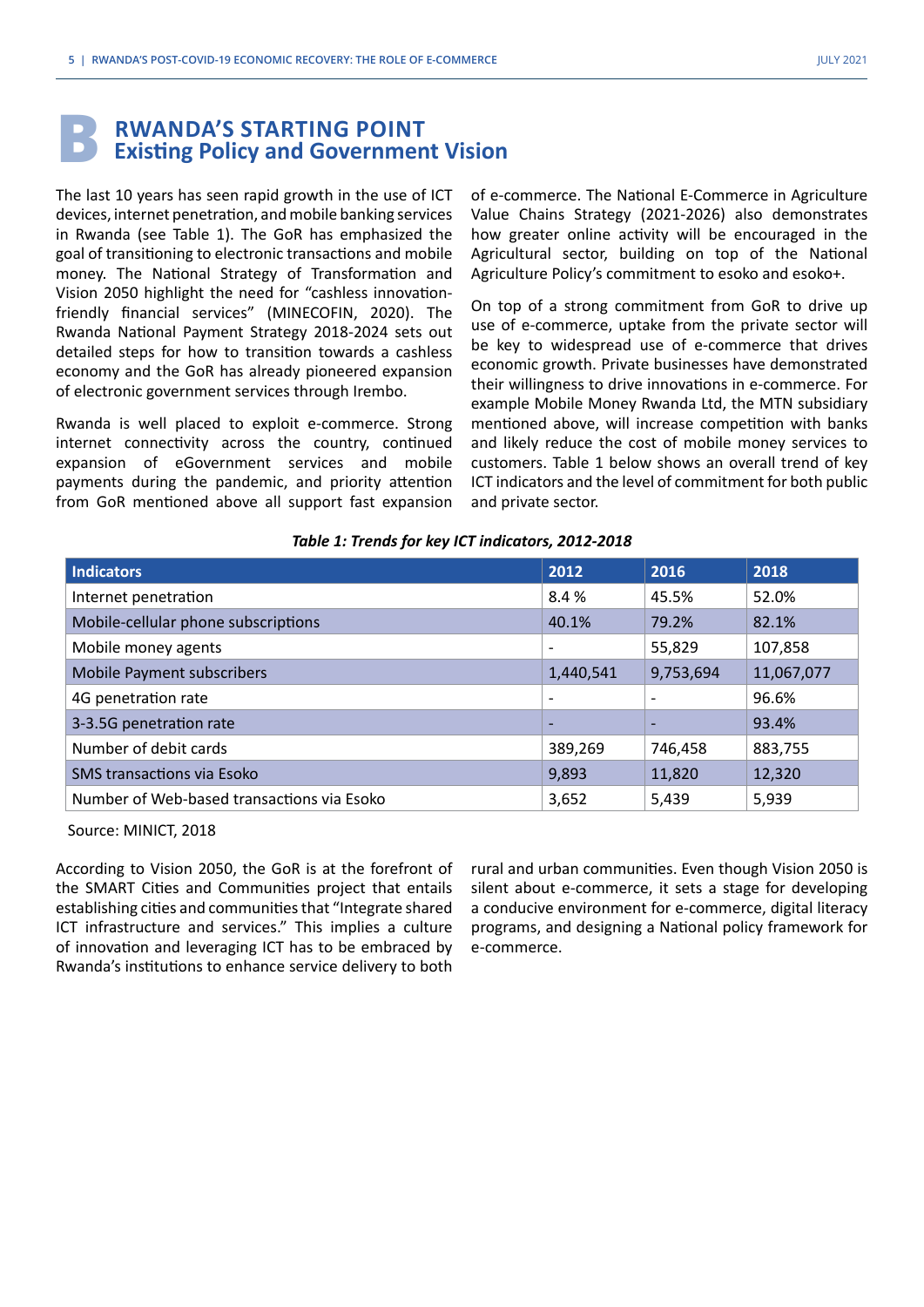#### **Box 2: Methodology for this policy brief and IPAR Covid-19 Impact Survey**

This policy brief on e-commerce is part of a series of research by IPAR-Rwanda on Covid-19 Impacts. It reviewed secondary data and builds on quantitative and qualitative data collected by IPAR-Rwanda across Kigali City districts (Gasabo, Nyarugenge, and Kicukiro) plus the six secondary cities since March 2020. Also, different documents were reviewed including (Made in Rwanda Policy 2017, National e-Commerce in Agriculture strategy 2021-2026, UNCTAD E-Commerce Index 2020, UNDP Covid-19 response 2020), and several other research work, and articles on e-commerce. The policy brief is also based on evidence from an IPAR-Rwanda technical paper which can be provided on request.

In addition, IPAR-Rwanda is running a survey aimed at producing: (i) Up-to-date and robust data on the impact of the Covid-19 outbreak on vulnerable households and MSMEs consisting of two cleaned and updated dynamic panel datasets variable at business and household level; (ii) Disseminating information clearly and accessibly to decision-makers and other stakeholders; (iii) Policy response proposals to the Covid-19 outbreak to improve the conditions of the household and businesses.

In total, 10,320 households and 1503 businesses were surveyed across Kigali and the six secondary city districts. Businesses were further categorized into three sectors namely the Service sector (501), industry sector (501), and Agriculture sector (501), and samples were selected in proportion to the size of formal and informal businesses within the sector.

Further research on the impact and response to Covid-19 will be published by IPAR-Rwanda in the coming months.

# **BARRIERS TO EXPANDING E-COMMERCE C Domestically and Internationally**

If the potential of e-commerce is to be realized several potential barriers will need to be addressed. The International Trade Centre (2015) identified some of the most prevalent barriers to e-commerce throughout Africa. Rwanda has already addressed many of these. For example Rwanda already has some of the most widespread mobile network coverage in Sub-Saharan Africa. In 2018, four years after the partnership between the telecommunications company KT Rwanda Network and the Rwandan government, the country achieved 95% mobile coverage (Tashobya, 2018). In comparison, the entirety of sub-Saharan Africa only possessed 49% 4G and 75% 3G coverage by 2019 (GSMA, 2020). Kenya possesses one of the largest tech industries in Africa yet only maintains 24.2% 4G coverage across the country; 2G and 3G accounts for the rest of the mobile access (GlobalData, 2021).

Some barriers remain however, and these can be split into two broad categories – frictions and trust. According to the IPAR survey, culture is key to increasing trust in e-commerce and requires a range of sustained responses to address.

#### **Barrier 1 – Frictions**

According to Alyoubi (2015), developing countries need to be restructured to enable online payment mechanisms and credit facilities. For the success of growing the use of mobile money is a recommendable step and the GoR has made some progress with expanding mobile money during the Covid-19 pandemic. On 19 March, the National Bank of Rwanda instituted the following temporary measures with mobile money in an attempt to lessen the spread of Covid-19:

#### *Table 2: BNR's Covid-19 Mobile Money Initiatives*

Zero charges on all transfers between bank accounts and mobile wallets Zero charges on all mobile money transfers Zero merchant fees on payments for all contactless point-of-sale (via mobile) transactions An increase in the limit for individual transfers using mobile money wallets, from Rwf 500,000 to Rwf 1,500,000

Source: Carboni, 2021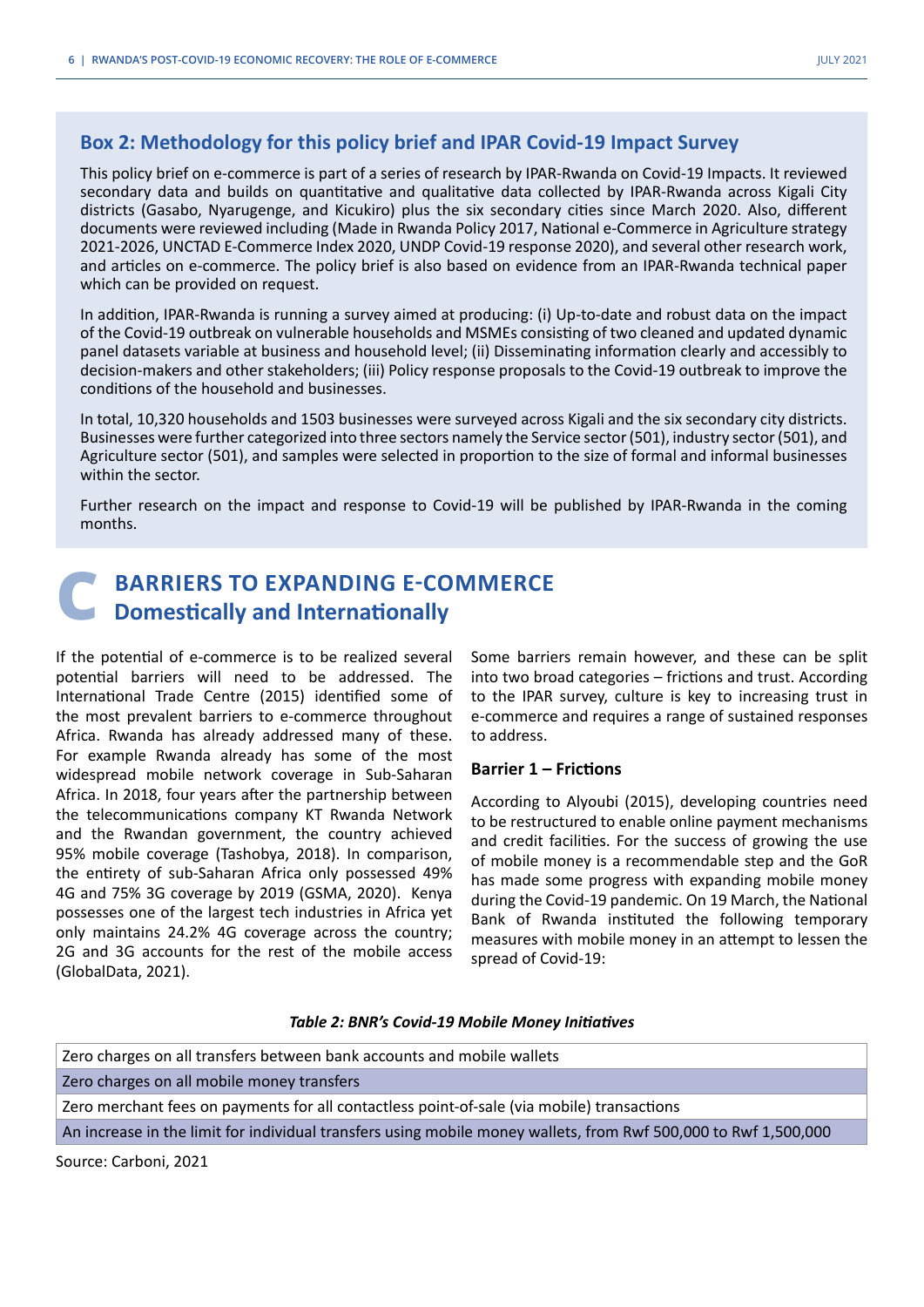Analysis of the temporary measures showed that reduced transaction fees significantly increased mobile money transactions. During this period, the amount of money transferred through mobile means increased 450% while the number of individuals conducting the transactions rose over 200% (Mwai, 2020). Even with this success, the country still lacks the mobile money comfort of Kenya. Due to the rampant use of M-Pesa, over 98% of people who possess a bank account also have a mobile money account (Kibuacha, 2021).

These transactions have normalized using mobile money for basic transactions as well as sending and receiving between individuals. Moreover, the fees associated with P2P transfers returned effective June 2020 (Hope, 2020). The revised fees range from 20 Rwf for a maximum transaction of 1,000 Rwf, to 1,500 Rwf for a maximum transaction of 2 million Rwf. However, even though transactions of C2B (customer to business) were supported by the use of commercial codes, the informal markets and reliance on cash within the country meant many rural residents and 92.5 percent of informal businesses were more likely to continue using physical currency (Gashumba, 2019). To transition into a cashless economy, more revision for P2P fees from small transactions would help and smaller P2P fees incentivize both businesses and consumers to adopt mobile money as their primary transaction method. This could also have the effect of reducing the 1.6 billion Rwf, roughly 1.76 million USD, spent on printing money annually (Gashumba, 2019).

Access to cellular handsets is another potential barrier to e-commerce. Varying extremes of smartphone penetration appear to correlate with e-commerce demand and usage. The percentage of global e-commerce sales conducted through smartphones reached 72.9% in 2021, a significant rise from 39.1% in 2016 (Oberlo, 2021). These high percentages contain global e-commerce sales, including western countries where smartphone penetration can reach 80%. These numbers reveal that possession of a smartphone provides access to the internet leading to a high likelihood of e-commerce participation. Even though Rwanda has a high percentage of mobile connections per person (73.9%) this remains below other countries, for example Tanzania (82.7%) and Kenya (108.9%) (Kemp, 2021). Possession of mobile coverage proves irrelevant if the population does not possess cellular devices or mobile handsets.

However, this is a complex issue. To effectively increase the use of smartphones there need to be more reasons to want a phone in the first place, greater digital literacy in order to use the phones, and a change in culture towards greater trust of online transactions. These are explored in the policy recommendations section.

A further barrier is high shipping and transport costs, in particular for international transactions, smaller purchases, and when shipping internationally from SMEs. It is also a particular barrier for new and small exporters, who will not be able to negotiate discounted transport costs on their own (ITU, 2018). This may increase prices for international consumers and risks making the product uncompetitive. Various postal services and international couriers operate throughout Africa but are not likely affordable for the average person to use regularly. In many cases, shipping an item could easily surpass the cost of an item when shipping internationally. For example, as of 2021, the cost of shipping a 5kg parcel from Kigali to London exceeds 110 USD, not accounting for the potential VAT each country will likely charge (UPS, 2021). However, some opportunities exist to reduce airfreight costs through consolidating among shippers, paying less urgent forwarding rate, and sharing the cost of containers – these are explored in the policy recommendations section (ITU, 2018).

#### **Barrier 2 – Trust**

Rwandans are becoming more comfortable purchasing domestically but have concerns purchasing items from foreign markets due to concern about payments and receiving the exact quality item ordered online. This reluctance to conduct extensive business outside the borders likely hinders e-commerce growth. Additional options and securities are necessary in order to increase trust of international banking and online payments. The international e-commerce market is in its infancy in Rwanda but some import payments do occur. As of late 2020, most Rwandan importers transmit orders through email or phone and conduct payments through Western Union, MoneyGram, or DaHubShil (ITA, 2020).

A recommended step for e-commerce success is growing the use of mobile money and designing a secure and trusting environment are key in increasing digital demand and adoption to e-commerce platforms in particular for Rwandans purchasing from foreign markets. These recommendations are explored further in the next section.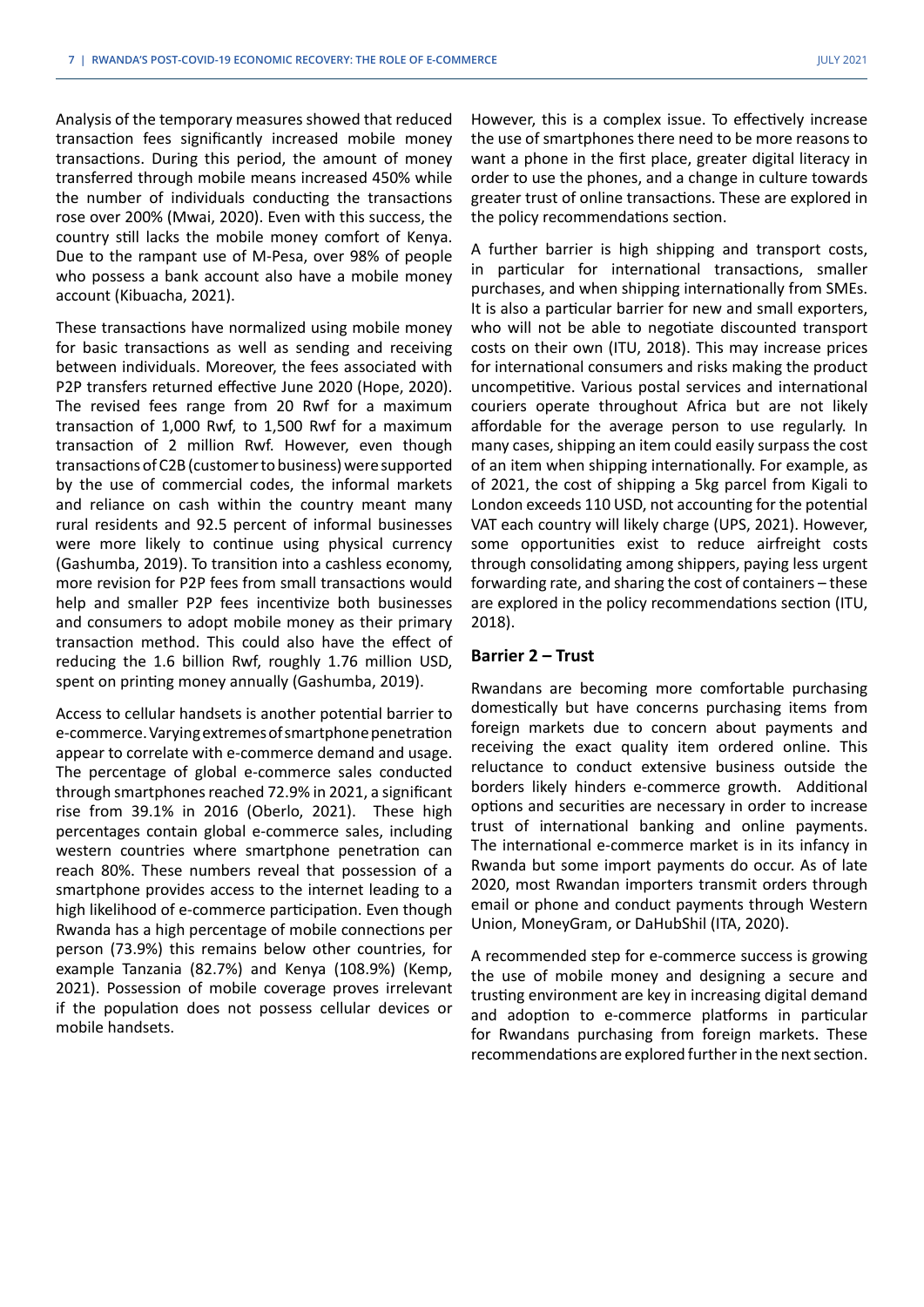# **POLICY OPTIONS FOR CONSIDERATION**

The Government of Rwanda is already focused on addressing these barriers. These include those set out in the Vision 2050 as well as the Rwanda National Payments Systems Strategy 2018 – 2024 and the National e-commerce in Agriculture Value Chains Strategy 2021 – 2026.

To go further to address the challenges identified above, some policy options for consideration include those listed below. IPAR present these options for debate and discussion with government. Many would require further scoping to analyse the exact parameters for policy.

#### **Policy option 1 – Review transaction fees, potentially removing fees on small transactions or smoothing the transitions between fee amounts**

Transaction fees have a role to play in the market through paying for the service, for example to develop and maintain e-payment software or to store data. However, they also act as a deterrent to transactions taking place. By increasing the number of transactions that take place, lower transaction fees will stimulate economic activity, which in turn will raise government tax revenue. It would also support GoR's vision for a cashless society. Therefore it may be helpful for a **review of transaction fees to** 

#### **take place, with the aim of finding the lowest possible transaction fee that could be profitably sustained by service provider companies.**

As stated earlier, evidence from BNR's response to Covid-19 showed that lower fees were associated with increased use of mobile money. Therefore one option for stimulating economic activity could be to remove transaction fees on small transactions. For example, on Person to Person (P2P) Mobile Money (MoMo) transactions, M-PESA in Kenya do not charge transactions that are under 100 KSH (around 940 Rwf). Equally, providers in Rwanda like MTN and Airtel have charged zero fees on P2P transactions for short periods or as promotions to encourage customers.

Another option would be to smooth the fees charged on different transaction amounts. As the table below shows, at certain ranges M-PESA transaction fees are higher than MTN Rwanda. M-PESA has more granular transaction fee bands, which can make fees more closely aligned to the size of the transaction. For example, currently both a 10,001 Rwf and a 150,000 Rwf P2P transaction pay the same fee, while a 150,001 Rwf transaction pays 1250 Rwf more than a 150,000 Rwf transaction. More fees bands would smooth the amounts charged and may encourage more transactions.

| <b>P2P transaction range (Frw)</b> |           | <b>MTN Rwanda</b> | M-PESA Kenya (approximate exchange rate) |
|------------------------------------|-----------|-------------------|------------------------------------------|
| <b>From</b>                        | To        | <b>Fees</b>       | <b>Fees</b>                              |
| <b>Below 1,000</b>                 |           | 20                | Free                                     |
| 1,001                              | 10,000    | 100               | $56 - 112$                               |
| 10,001                             | 150,000   | 250               | 112 - 984                                |
| 150,001                            | 2,000,000 | 1,500             | 984                                      |

Given there are multiple options for adjusting transaction fees, further analysis or even trials run by the National Bank of Rwanda (BNR) could be an effective way to understand the optimal transaction fee schedule. This would allow BNR to identify which fees would have the greatest effect on increasing transactions and are therefore most worth reducing.

Now is an opportune time to review transaction fees as it could build momentum from increased e-payments during Covid-19 and link to the roll out of e-payments infrastructure as set out in the Rwanda National Payments Systems Strategy 2018 – 2024.

#### **Policy option 2 – Increase access to and use of smartphones**

The barriers to greater smartphone use are complex. Measures to address these barriers have effectively been implemented by the GoR. To continue to increase smartphone use, a package of measures could be used that increase access to smartphones, improve digital literacy, and allow more activities to be done digitally.

#### **Increase access to smartphones by:**

Conducting another Connect Rwanda campaign to collect and distribute smartphones to unconnected people would increase smartphone penetration and improve overall connectivity. A further campaign would naturally increase digital literacy as people become more familiar with the devices. The campaign could also be linked to the National e-commerce in Agriculture Value Chains Strategy 2021 – 2026, in order to demonstrate the value of smartphones by providing an immediate reason for using them. A low fee for the smartphones might also be charged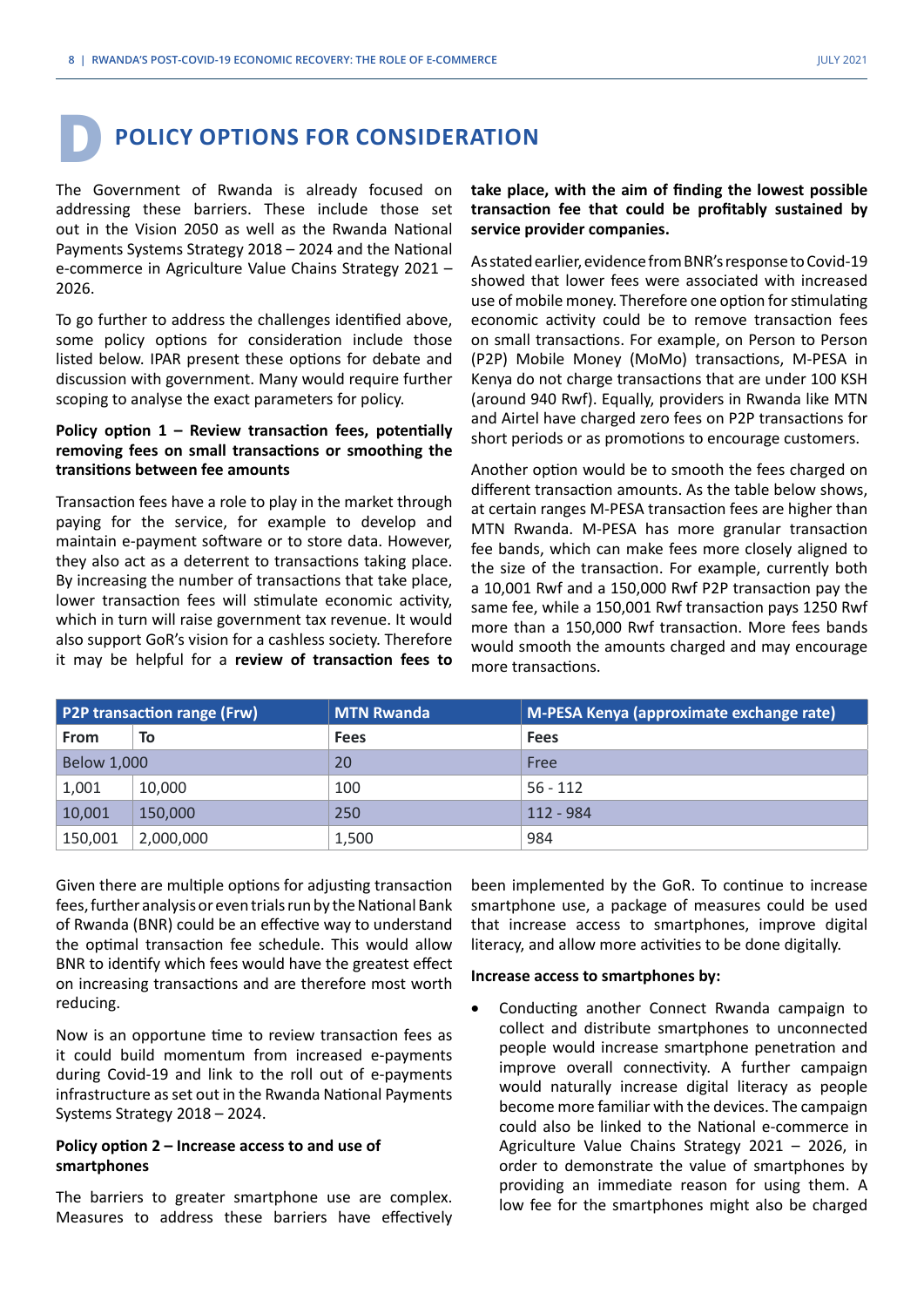to people to help the campaign target people who are most likely to use the smartphones, rather than selling them.

Encouraging or requiring telecom providers to offer devices for free or at a reduced price when purchased as part of a data/free content bundle.

#### **Increase the use of existing smartphones by**:

- Improving digital literacy by continuing to work towards the Vision 2050 targets of digital literacy for all by 2035.
- Irembo has been an effective way to build trust in digital services and by extension e-commerce. Continuing to increase the range of public services that are available through Irembo would further increase trust in digital services. Over time this would likely increase the use of e-commerce as people become more comfortable using digital services for important activities, as well as having more developed digital skills. It would also likely increase smartphone purchases as people require smartphones to access public services.

#### **Policy option 3 – Reduce the cost of internet and improving geographical coverage by improving the structure of the provider market**

Policies GoR are already pursuing will improve the market for internet services, for example as set out in the Rwanda National Payments Systems Strategy 2018 – 2024:

- Promotion of interoperability between telecom companies, financial institutions, payment system providers and data providers.
- Adoption of international payment standards, for example ISO 20022.

By addressing cost issues with the internet provider market, internet use can be increased further, leading to increased e-commerce.

The current 4G network is adequate for smartphones and e-commerce. However, costs are an issue, with internet users in Rwanda spending an average of 7.1% of income on mobile data (ITU, 2019). KTRN, the sole supplier of the 4G LTE, and third-party suppliers control the cost of access and options plans available for consumers. KTRN announced an unlimited and affordable smartphone data option to attract more users but these options did not last long (Sabiiti, 2019). By mid-2020, KTRN began exploring options to change the policies to improve the reliability of the internet and prevent users from tethering other devices (Kuteesa, 2020).

While KTRN set up the service, they license the broadband service to internet service providers (ISPs) for a set price. These companies then advertise and provide the internet at an increased cost for consumers. The ISPs are not drastically inflating the price for Rwandans, keeping the cost relatively low. Despite this, the cost is still too much for many rural residents.

Since Rwanda already possesses some of the least expensive data options for mobile internet, lowering the cost for all would prove difficult but connecting the least connected villages or populations may be beneficial.

The scenarios provide the opportunity for government intervention. Since the rural community, who do not often have the additional funds to purchase internet, the GoR could co-develop with ISPs a plan for even less expensive plans for rural communities. The rural populations outside Kigali are more likely to increase access if the cost is acceptable. A targeted 'rural internet' is mutually beneficial for the company as the least connected individuals enter the market and increase revenue even if the profit margins were negligible. It assists the Rwandans as they have better access to government programs, increases their digital literacy, and they will have access to e-commerce options.

To complete this, the GoR would require significant data and analysis on the location of these communities, what is an appropriate price point for this demographic, and oversight on managing this initiative. The goal would be to ensure only the most needed are benefiting from the program.

#### **Policy option 4 – Expand exports through e-Commerce: reduced friction**

Prior to the Covid-19 pandemic the Government of Rwanda was focused on expanding exports. In the agriculture sector they have set the objective of growing the value of agricultural exports to 1 billion USD by 2024. During the post-Covid period of economic recovery this focus on export-led growth will be critical. The expanded global use of e-commerce platforms for connecting exporters to international markets will need to be an even bigger part of Rwanda's future approach.

In recommendation 5, below, we discuss what this may mean for priority export products and sectors. In this section we discuss what this may mean for measures to improve the ease of using e-commerce platforms for exporting more generally, focusing on international financial transactions, transport logistics, and deals with international couriers.

#### *International financial transactions*

For either existing exporters or new, early stage, exporters to use e-commerce platforms to access new markets they will need to *trust* the payment systems. The GoR is already taking significant action on this, including through the Rwanda National Payment System (RNPS) Strategy 2018 –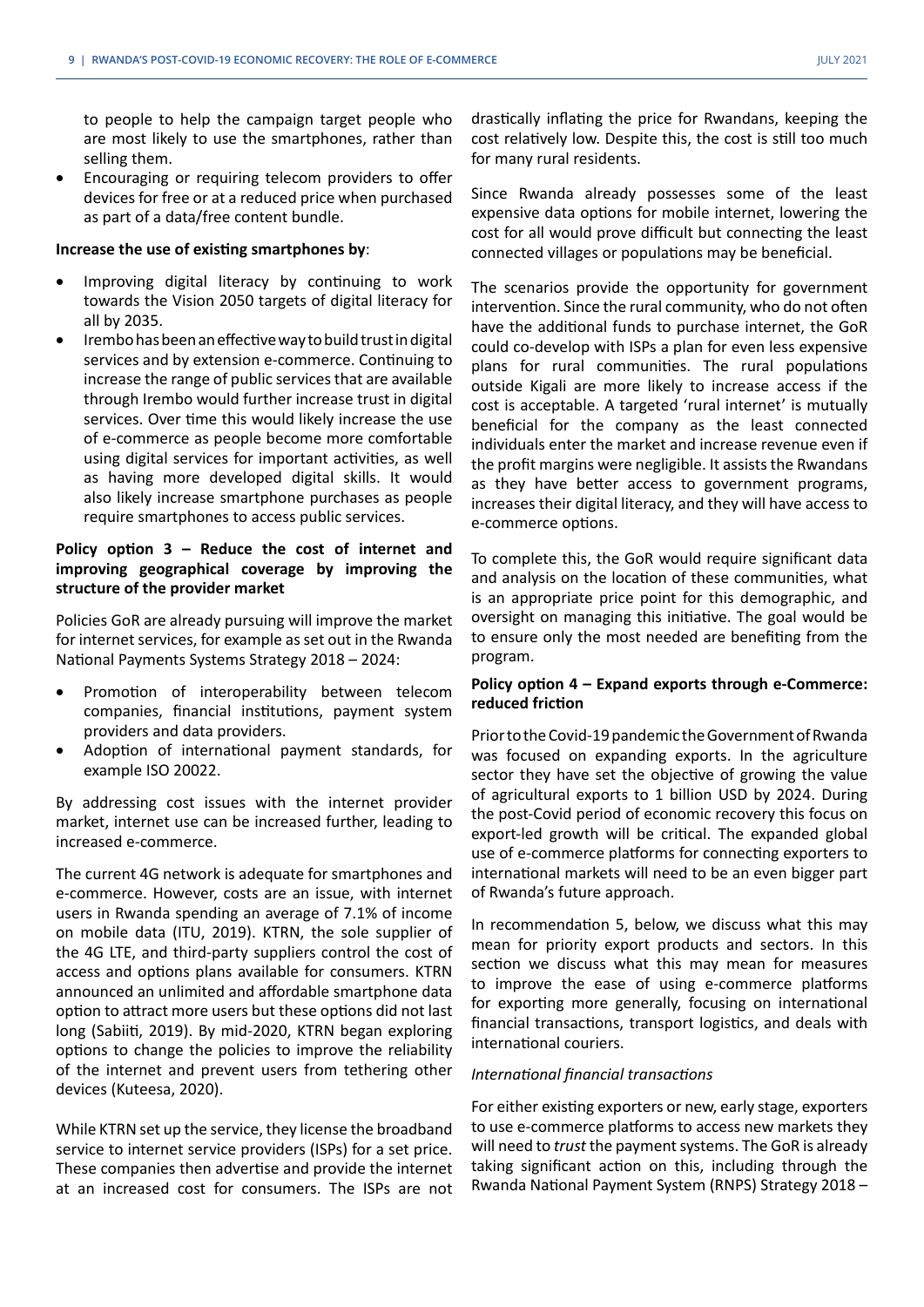2024. In the case of buyers, using e-commerce platforms to buy products, payment protection is in place. For example, online payment services like PayPal or Skrill offer "buyer protection" and the GoR has legal safety measures in place to protect consumers. The implication for GoR is that they could promote the already established 'buyer protection' capabilities offered by companies like PayPal and Skrill as well as their legal safety measure to protect consumers and ensure this protection is maintained.

With seller protection, however, there is a case for additional protection. At present, SME exporters using e-commerce platforms selling direct to international consumers are not fully protected. For example, one risk for exporters is that their buyers can make fraudulent claims or attempt to cancel a purchase with their credit card company – a process known as chargeback. This fraudulent action may deter some sellers from entering the international market. In some countries companies offer these forms of seller protection – it is the case, for example, in Botswana, Kenya, Mozambique, and South Africa. **GoR could seek to acquire improved 'Seller Protections' for Rwandan transactions.** Acquiring these protections would connect Rwandan SMEs and the international community by an already established safe transaction method.

One international example to learn from here is Kenya, where Safaricom and M-Pesa partnered with PayPal to acquire this status in 2018. Another option would be the partnership and adoption of the app Flutterwave. The other sub-Saharan countries which achieved seller protections with PayPal allow access to the app for SMEs and freelancers to conduct digital payments from PayPal users worldwide.

#### *Improved transport and logistics – linked to the African Continental Free Trade Area*

As discussed above another potential barrier to increased exports through e-commerce platforms is transport costs. Prior to the Covid pandemic, GoR was acting on this issue. RwandAir was offering discounted airfreight rates of 0.95 – 1.10 USD/kg, which were below rates applied in other airports in the region and other carriers operating in Rwanda, which is an average of 1.60 USD/kg. In addition to using the national carrier to reduce transport costs, existing policies included a coordination, which reduced the logistics burden on small exporters (NAEB, 2019).

There is a case for a substantial expansion of the use of RwandAir to offer subsidised airfreight space for new and small Rwandan exporters. This is for three reasons: first, as we have noted, transport costs are a substantial barrier for Rwandan exporters. Second, the Covid-19 pandemic has significantly reduced demand for passenger air travel,

a demand shock which is likely to last for some time. This means that there is likely to be sufficient spare capacity on suitable refitted RwandAir planes. It also means that an expanded use of RwandAir in this way could support the financial sustainability of the national carrier, as well as support exporters through lower transport costs.

Third, there is an opportunity to take advantage of the African Continental Free Trade Area (AfCFTA). The program, which removes most tariffs amongst African countries, "aims to bring together 1.3 billion people in a \$3.4 trillion economic bloc that will be the largest free trade area since the establishment of the World Trade Organization" (Bavier 2021). The agreement signed in 2018 officially launched in January 2021 but will take time to grow. Aside from the setbacks with Covid-19, one of the main concerns with the program is logistical issues with moving products. The use of RwandAir flying throughout Africa, and on an expanded range to routes beyond (Dubai, Guangzhou, London, Tel Aviv, Brussels), may be an opportunity for trade without facing the significant VAT barriers or increased shipping costs associated with trading in Europe, North America, or Asia. Using the national airline in this way would be part of Rwanda's broader strategy to take advantage of the AfCFTA.

#### *Deal with international couriers*

There have been attempts from international couriers to streamline costs for some countries in sub-Saharan Africa. In 2014, FedEx acquired various Supaswift shipping businesses in South Africa, Botswana, Malawi, Mozambique, Namibia, Swaziland, and Zambia. The company intended to "offer a complete suite of export, import and domestic solutions across Southern Africa" (FedEx, 2014). Despite their intentions, the cost to ship a 5kg parcel ship from either Johannesburg, South Africa and Lilongwe, Malawi, two of the larger cities in which FedEx expanded, to London is over 140 USD. The agreement may have lowered logistical costs across some southern African countries but it has not aided SMEs attempting to reach markets off the continent. Despite the difficulties, some opportunities exist.

One option would be to reach an agreement with an international courier for discounted rates to a select city. For example, suppose Rwanda finds consumers from a specific country desire a unique Rwandan good. In that case, the GoR could agree with one of the international couriers to be the sole shipper of that product. It would allow some SMEs to enter the e-commerce market. Additionally, it is mutually beneficial for the courier as it is guaranteed business and assists Rwanda with expanding e-commerce exports.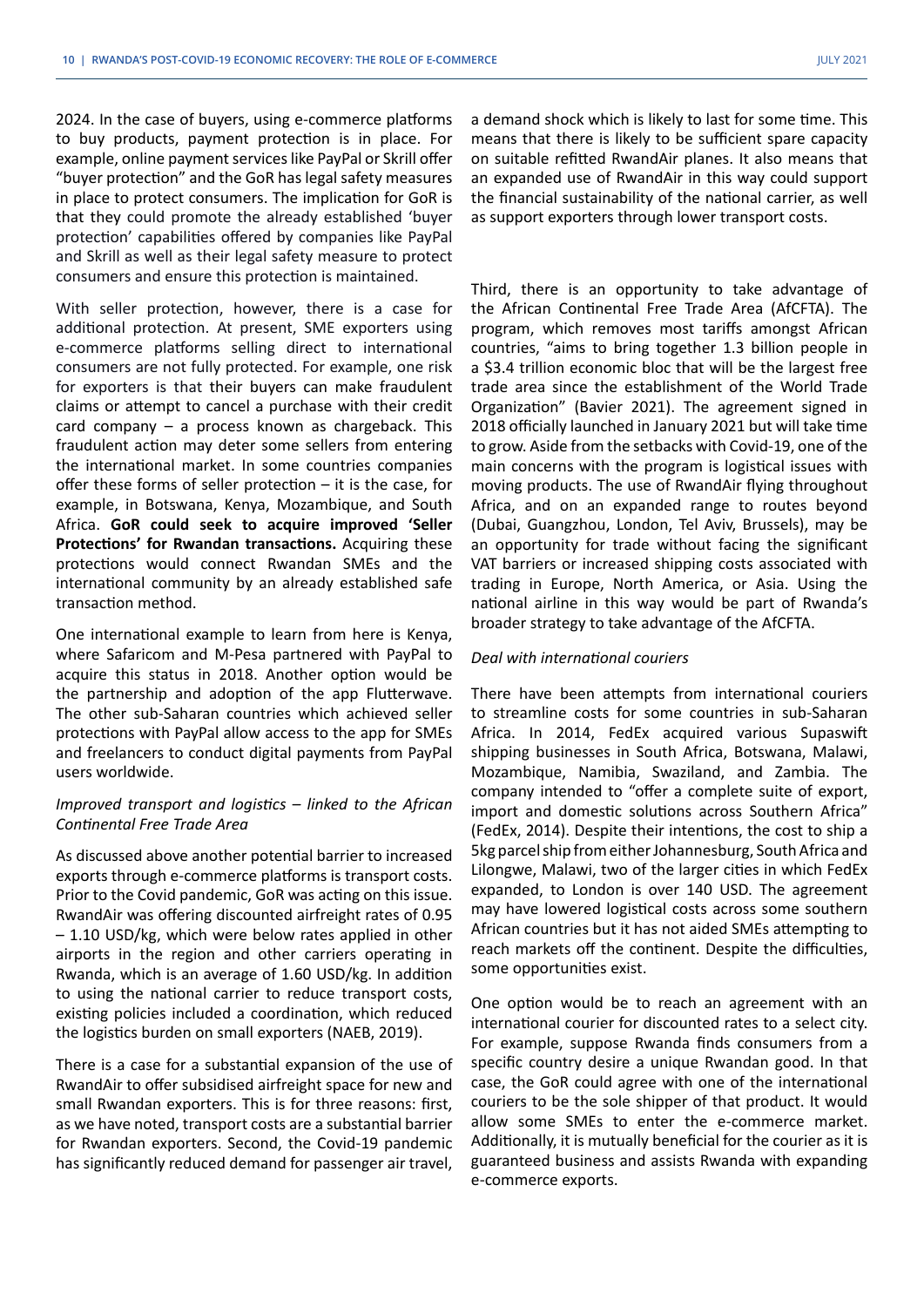The intervention of linking with an international courier provides some challenges. It requires some coordination with VAT and tariff rules, but the planning process would be more straightforward. The GoR would likely need to draft agreements and contracts with the international courier and then promote the scheme to gain local SME participation. Since the courier aircraft are intended for cargo, they could ship larger quantities to potentially more locations.

#### **Policy option 5 – Expand exports through e-Commerce: targeted support for new SME exporters**

In addition to the crosscutting measures to reduce "friction" with e-commerce for international trade, increasing exports requires targeted support for specific companies. Rwanda has well established policies to do this. For example, in the case of agricultural exports the National Agricultural Export Development Board (NEAB) provides packages of support for new or early stage exporting businesses in priority sectors. The sectors include traditionally strong Rwandan exports – including tea and coffee – as well as newer sectors with growth potential, such as horticulture.

Within these priority sectors the existing approach rightly emphasises the provision of a package of support for firms, which will help overcome the range of potential barriers to expanding exports. This includes support across securing necessary investments; the quality of production and productivity of potential exporters; branding; freight and logistics costs (see above); and business incubation support. During the post-Covid recovery phase there is a case for expanding the focus on all these forms of support for SMEs with the potential to increase exports. There is, however, also a case for increased focus on e-commerce to help connect exporters to international markets – creating market linkages.

GoR have an excellent platform to build from. Plans already included using Alibaba's e-commerce platform for the sale of coffee and other products to China. The aim was already to increase market penetration beyond wholesalers (for example direct to small outlets such as shops, or direct to consumers).

In the light of the Covid-19 pandemic, and the boost this given to e-commerce globally, there is a case for expanded focus on supporting new exporters to use e-commerce. There is a particular opportunity for new and small exporters who may not be able to trade at volume to wholesalers.

Further research and analysis in this area could be useful. This might include:

- a) A post-Covid market assessment to explore the pattern of new business start-ups with the potential or ambition to access export markets
- b) An e-commerce Recovery Challenge Fund targeted at SMEs in priority sectors. This could be based on the market assessment and comprehensively bring together the strong existing policies on promoting exports with the GoR's focus on e-commerce for maximum effect.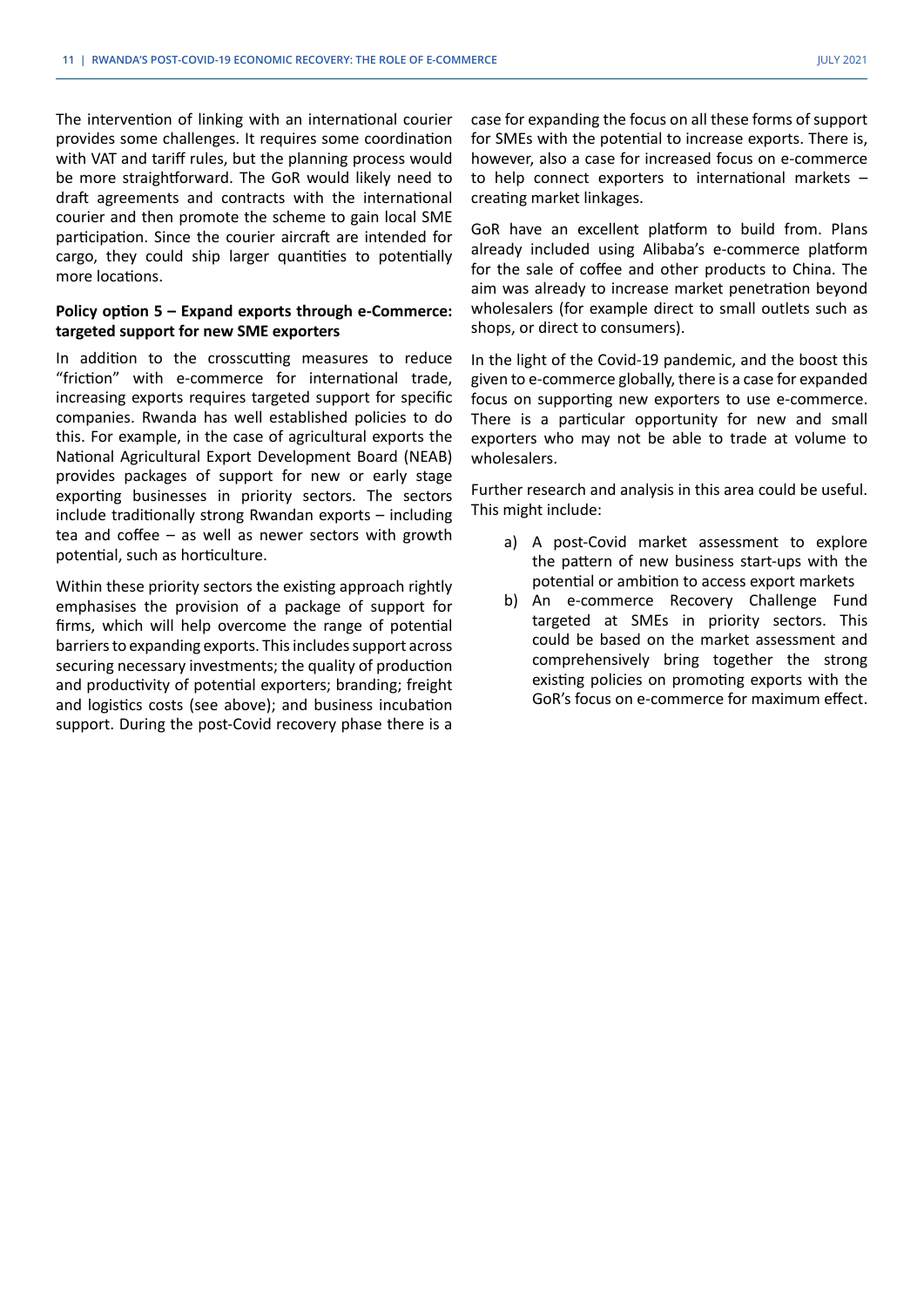## **E CONCLUDING REMARKS AND NEXT STEPS**

The Covid-19 pandemic has had a significant impact on Rwanda's economy. This impact is likely to continue. The Government of Rwanda is rightly focused on developing policies which ensure a rapid recovery to pre-pandemic levels of economic growth and job creation. This will require a range of policy responses, including those set out in the Government's Economic Recovery Plan. However, one part of this recovery phase will be increased use of e-commerce. Even before the pandemic, this was an area with potential, but the pandemic has changed consumer behaviour – the worldwide move towards more economic transactions happening online has increased. Therefore, the Government of Rwanda is right to highlight e-commerce as an important part of their recovery plans.

This paper confirms that the Government has strong policies on e-commerce. It also suggests some areas where there is some potential to further increase the use of e-commerce. IPAR is suggesting these options as the basis for discussion within government and, where necessary, amongst key stakeholders. We look forward to further discussions with policy makers.

IPAR's future work on e-commerce and the wider economic recovery is being informed by substantial primary research. We will shortly be reporting the results of surveys of both households and businesses, assessing the impact that Covid-19 has had on them. These will be used to inform wider policy deliberations on how the Government of Rwanda can maximise the pace of economic recovery in this important post-pandemic period.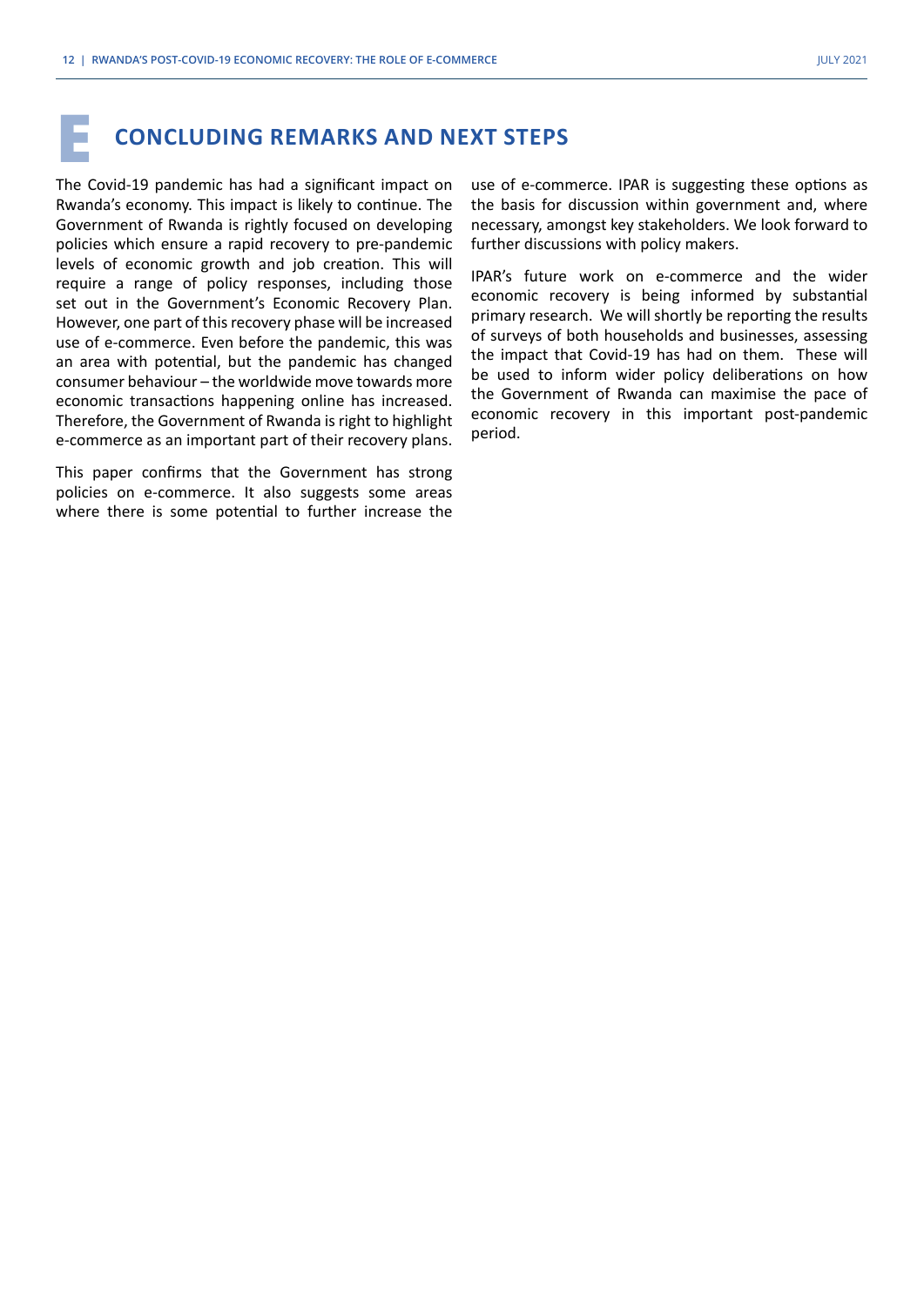## **REFERENCES**

Alyoubi, A. (2015). E-commerce in Developing Countries and how to Develop them during the Introduction of Modern Systems. Procedia Computer Science, Vol 65, pp. 479 – 483.

Bavier, J. (2021). African free trade bloc opens for business, but challenges remain. Retrieved from [https://](https://www.reuters.com/article/us-africa-trade-idUSKBN29625I) [www.reuters.com/article/us-africa-trade-idUSKBN29625I](https://www.reuters.com/article/us-africa-trade-idUSKBN29625I)

Carboni, I. (2021). When Digital Payment Goes Viral: Lessons from COVID-19's Impact on Mobile Money in Rwanda. Next Billion. Retrieved from <https://nextbillion.net/covid-rwanda-mobile-money>

FedEx. (2014). FedEx Acquired Supaswift Businesses in Southern Africa. FedEx Newsroom. Retrieved from [https://newsroom.fedex.com/newsroom/fedex-acquires-supaswift-businesses-in- southern-africa/](https://newsroom.fedex.com/newsroom/fedex-acquires-supaswift-businesses-in-%20southern-africa/)

Gashumba, J. (2019). Rwanda to Introduce New Banknotes. IOL Business Report. Retrieved from https:// www.iol.co.za/business-report/international/rwanda-to-introduce-new-banknotes-19197938#:~:text=The%20 new%20notes%20will%20be,in%20the%20next%20three%20years

GlobalData. (2021). Kenya to See Increased Emphasis on 4G Coverage. Retrieved from [https://www.](https://www.verdict.co.uk/kenya-4g-5g-telecom/) [verdict.co.uk/kenya-4g-5g-telecom/](https://www.verdict.co.uk/kenya-4g-5g-telecom/)

Google and World Bank – International Finance Corporation. (2020). e-Conomy Africa 2020: Africa's \$180 billion Internet economy future. Retrieved from [https://www.ifc.org/wps/wcm/connect/e358c23f-afe3-49c5](https://www.ifc.org/wps/wcm/connect/e358c23f-afe3-49c5-a509-034257688580/e-Conomy-Africa-2020.pdf?MOD=AJPERES&CVID=nmuGYF2) [a509-034257688580/e-Conomy-Africa-2020.pdf?MOD=AJPERES&CVID=nmuGYF2](https://www.ifc.org/wps/wcm/connect/e358c23f-afe3-49c5-a509-034257688580/e-Conomy-Africa-2020.pdf?MOD=AJPERES&CVID=nmuGYF2)

GSMA. (2020). Mobile Internet Connectivity 2020. Retrieved from www.gsma.com%2Fr%2Fwp-content%2F uploads%2F2020%2F09%2FMobile-Internet-Connectivity-SSA-Fact-Sheet.pdf

Hope. (2020). MTN Rwanda Revises Mobile Money Transfer Fees and keeps MoMoPay Free. Hope Magazine. Retrieved from <http://www.hope-mag.com/index.php?com=news&option=read&ca=1&a=4686>

ITA – International Trade Administration. (2020). Rwanda – Country Commercial Guide. International Trade Administration. Retrieved from [https://www.trade.gov/country-commercial-guides/rwanda-e-commerc](https://www.trade.gov/country-commercial-guides/rwanda-ecommerce)e

ITC – International Trade Centre. (2015). International E-Commerce in Africa: The Way Forward. Retrieved from<https://www.tralac.org/images/docs/8790/international-e-commerce-in-africa-itc-december-2015.pdf>

ITU – International Telecommunication Union. (2018). In Rwanda, Broadband Internet Connects Rural Communities to a Bright Future. Retrieved from [https://etradeforall.org/news/in-rwanda-broadband-internet](https://etradeforall.org/news/in-rwanda-broadband-internet-connects-rural-%20communities-to-a-bright-future/)[connects-rural- communities-to-a-bright-future/](https://etradeforall.org/news/in-rwanda-broadband-internet-connects-rural-%20communities-to-a-bright-future/)

ITU – International Telecommunication Union. (2019). Measuring digital development: ICT Price Trends. Retrieved from [https://www.itu.int/en/mediacentre/Documents/Documents/ITU-Measuring\\_Digital\\_](https://www.itu.int/en/mediacentre/Documents/Documents/ITU-Measuring_Digital_Development_ICT_Price_Trends_2019.pdf) [Development\\_ICT\\_Price\\_Trends\\_2019.pdf](https://www.itu.int/en/mediacentre/Documents/Documents/ITU-Measuring_Digital_Development_ICT_Price_Trends_2019.pdf)

Kemp, S. (2021). Digital 2021: Rwanda. DataPortal. Retrieved from [https://datareportal.com/reports/digital-](https://datareportal.com/reports/digital-2021-rwanda)[2021-rwanda](https://datareportal.com/reports/digital-2021-rwanda)

Kibuacha, F. (2021). Mobile Penetration and Growth in Kenya. Geopoll. Retrieved from https://www. geopoll.com/blog/mobile-penetration-kenya/#:~:text=A%20study%20conducted%20by%20Pew,50%25%20 owning%20a%20basic%20phone

Kuteesa, H. (2020). Rwanda: Why Unlimited 4G for Smartphones Will Soon Be Taken Off Local Retail Menu. The New Times. Retrieved from<https://allafrica.com/stories/202006180217.html>

MINECOFIN. (2020). Vision 2050. Ministry of Finance and Economic Planning – Republic of Rwanda. Retrieved from [https://www.nirda.gov.rw/uploads/tx\\_dce/Vision\\_English\\_Version\\_2050\\_-31\\_Dec\\_2020.pdf](https://www.nirda.gov.rw/uploads/tx_dce/Vision_English_Version_2050_-31_Dec_2020.pdf)

Mwai, C. (2020). Mobile Money Transactions Grow by 450% in 3 Months. The New Times. Retrieved from <https://www.newtimes.co.rw/news/mobile-money-transactions-grow-450-3-months>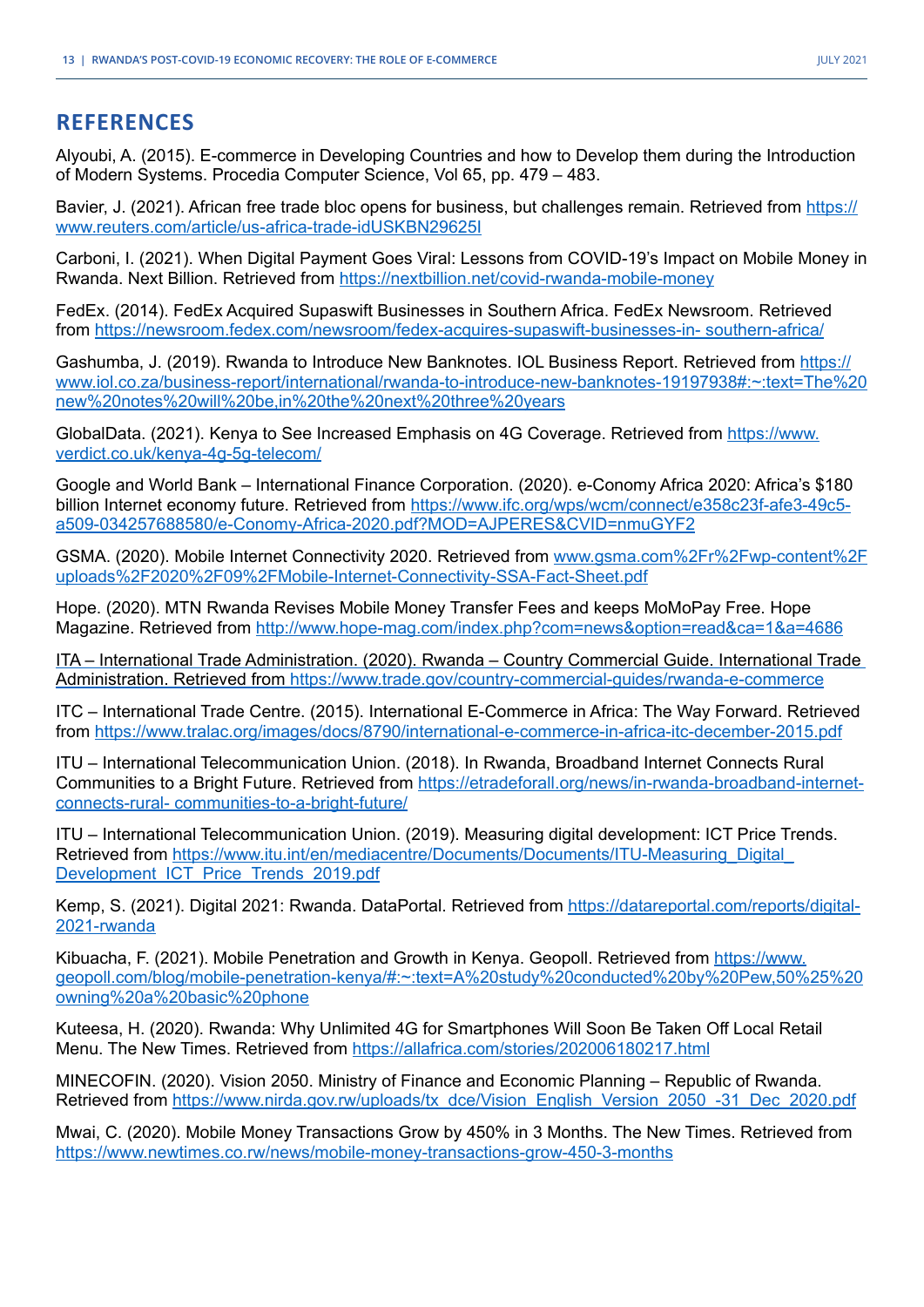Oberlo. (2021). Mobile Commerce Sales in 2021. Retrieved from [https://www.oberlo.co.uk/statistics/mobile](https://www.oberlo.co.uk/statistics/mobile-commerce-sales)[commerce-sales](https://www.oberlo.co.uk/statistics/mobile-commerce-sales)

Sabiiti, D. (2019). KTRN Injects \$10 Million to Resolve 4G Internet Hitches. KTPress. Retrieved from [https://www.ktpress.rw/2019/11/ktrn-injects-10million-to-resolve-4g-internet- hitches/](https://www.ktpress.rw/2019/11/ktrn-injects-10million-to-resolve-4g-internet-%20hitches/)

Tashobya, A. (2018). Four years later, 95% of Rwanda covered with 4G Internet. The New Times. Retrieved from<https://www.newtimes.co.rw/news/four-years-later-95-rwanda-covered-4g-internet>

UNCTAD (2021). Covid-19 and e-Commerce: A Global Review. Retrieved from [https://unctad.org/system/](https://unctad.org/system/files/official-document/dtlstict2020d13_en_0.pdf) [files/official-document/dtlstict2020d13\\_en\\_0.pdf](https://unctad.org/system/files/official-document/dtlstict2020d13_en_0.pdf)

UPS.com. (2021). Parcel Delivery Quote. Retrieved from [https://wwwapps.ups.com/ctc/request?loc=en\\_](https://wwwapps.ups.com/ctc/request?loc=en_RW&appId=fctc) [RW&appId=fctc](https://wwwapps.ups.com/ctc/request?loc=en_RW&appId=fctc)

World Bank. (2021). Rwanda Economic Update, Protect and Promote Human Capital in a Post-Covid-19 World. Retrieved from [http://documents1.worldbank.org/curated/en/593761612554686869/pdf/Rwanda-](http://documents1.worldbank.org/curated/en/593761612554686869/pdf/Rwanda-Economic-Update-Protect-and-Promote-Human-Capital-in-a-post-COVID-19-World.pdf)[Economic-Update-Protect-and-Promote-Human-Capital-in-a-post-COVID-19-World.pdf](http://documents1.worldbank.org/curated/en/593761612554686869/pdf/Rwanda-Economic-Update-Protect-and-Promote-Human-Capital-in-a-post-COVID-19-World.pdf)